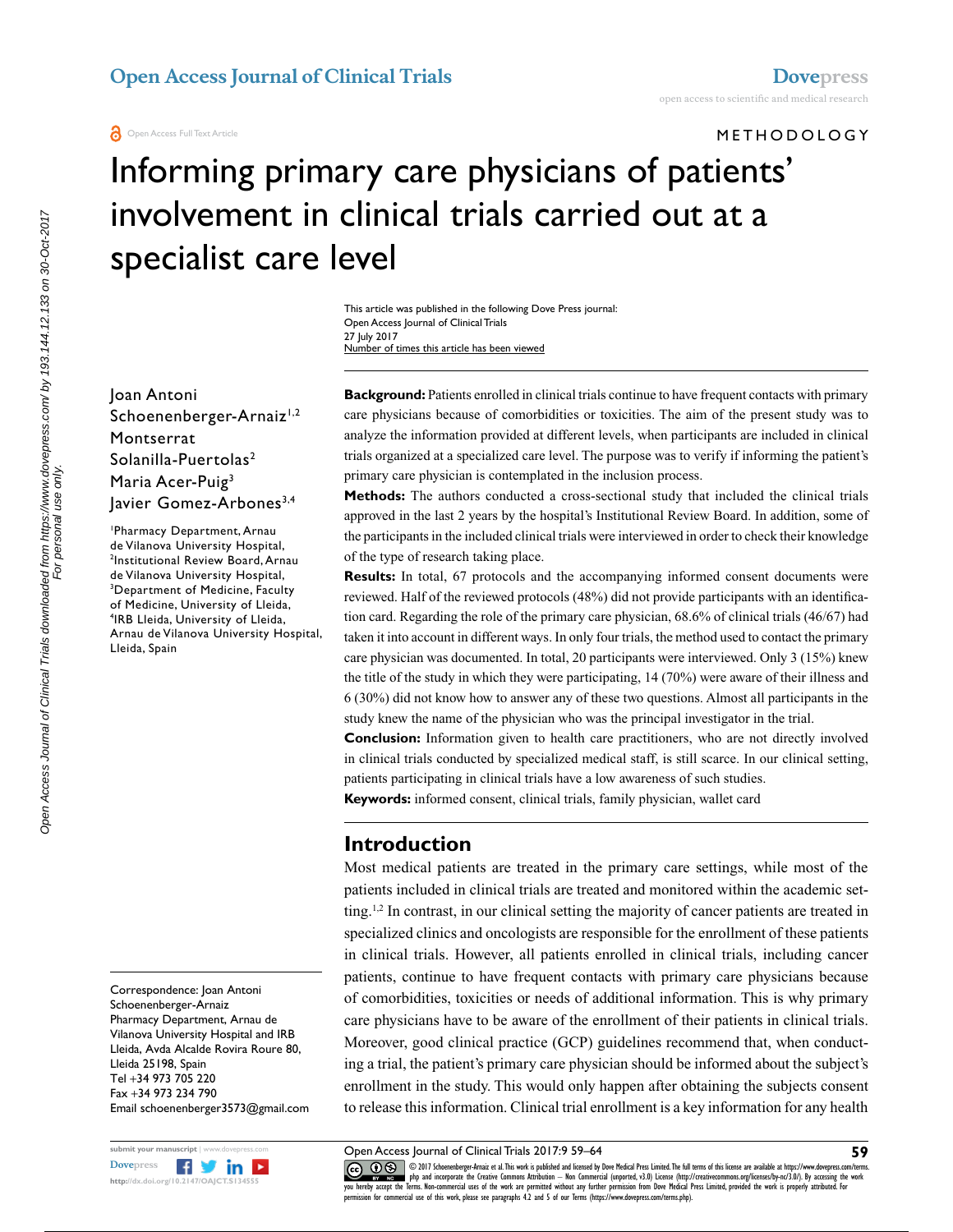care professional, but especially for those who can prescribe drugs with a potential to interact with study medications or those who might care for the patient in emergency facilities.

Clinical investigators, and especially oncologists, need to communicate more effectively with primary care physicians if they are to expect their cooperation in referring potential subjects that could be considered for enrollment in a clinical trial. Furthermore, the primary care team is very well placed for monitoring how well patients are responding to cancer treatments. There needs to be a mechanism to help inform doctors about what clinical trials that are available to their patients and what are the selection criteria that are available for those trials in their catchment area.<sup>3,4</sup> Means for obtaining information regarding questionable methods for treating cancer should be more easily accessible.<sup>4</sup>

In particular, clinical research requires a multidisciplinary team, and a primary care physician must be part of that team. Ensuring the successful development and conduct of clinical trials in practice-based research networks (PBRN), requires a highly collaborative approach between academic research experts and PBRN teams.<sup>5</sup> Trial participation is very often limited by the primary care physician's lack of awareness of the available clinical trials for patients treated in their area of practice. According to a 2004 survey conducted by Taylor, the most common reason given by physicians when explaining nonparticipation in clinical trials was a lack of knowledge of their existence.<sup>6</sup> Furthermore, primary care and specialized consultants who are not in partnership with research institutions might be even less aware of a patient's eligibility for inclusion in a clinical trial.<sup>7</sup> Physicians are the main channel for patient entry into a clinical trial and, therefore, their knowledge and endorsement of the trials is essential in the enrollment of subjects.<sup>8</sup>

The primary resources, useful in locating information about clinical trials, are the clinical trial registries available to patients and health care professionals.7 There are a number of registries that set different goals depending on the intended user. The most comprehensive public registry to date is ClinicalTrials.gov, since February 2000, where all entities conducting trials with experimental treatments are required to submit information. The specific information requested for registration with ClinicalTrials.gov was established by the National Library of Medicine of the US Department of Health and Human Services as a result of Section 113 of the FDA Modernization Act of 1997. However, public awareness of clinical research coming from other sources is increasing<sup>8,9</sup> and there is a need to overcome misconceptions regarding clinical trials.<sup>10,11</sup>

On another matter, recruitment methods are varied. The extended system for communicating clinical trial participation consists of a referral letter addressed to the clinicians asking them to recruit subjects from their own population of patients and to refer potential ones. Letters addressed to the treating clinician do not usually have to be approved by the Institutional Review Board (IRB); however, other recruitment methods and means (letters, flyers, posters, etc.) used to contact potential subjects must be approved by the IRB. It is also advisable to include an IRB approved study summary and/or brochure(s) with this referral letter.

The aim of the present study was to analyze the informed consent of a series of clinical trials. The main objective was to confirm that making the primary care physicians aware of the inclusion of one of their patients in a trial is in the informed consent.

In addition, the authors checked for the existence of a personal patient card which identified the participants in the clinical trial; they also ascertained whether this document contained useful information for practitioners who are not included in the research team. The present research was promoted by the "Comite Ètic d'Investigació de l'Hospital Universitari Arnau de Vilanova" and approved by the same IRB. The participants interviewed provided written informed consent when included in the clinical trials that were analyzed.

#### **Methods**

The authors conducted a cross-sectional study that included the trial protocol (specifically the informed consent form) for clinical trials approved in the last 2 years by the hospital IRB. This documentation was reviewed and the following variables were calculated:

- 1. The proportion of clinical trials in which a personal identification card (ID) is provided to participants, and this is specified in the informed consent form. The ID must contain the title of the study, identification and contact details for the principal investigator (PI), and the most important safety considerations about the study.
- 2. The proportion of trials in which informed consent provides the option to inform the general practitioner about the participation in the clinical trial.
- 3. Among trials that specify the option to inform the patient's general practitioner, the authors sought to identify who was in charge for this communication.

The authors also interviewed some of the participants in the included clinical trials to check their understanding of the research that was taking place and in which they were participating, as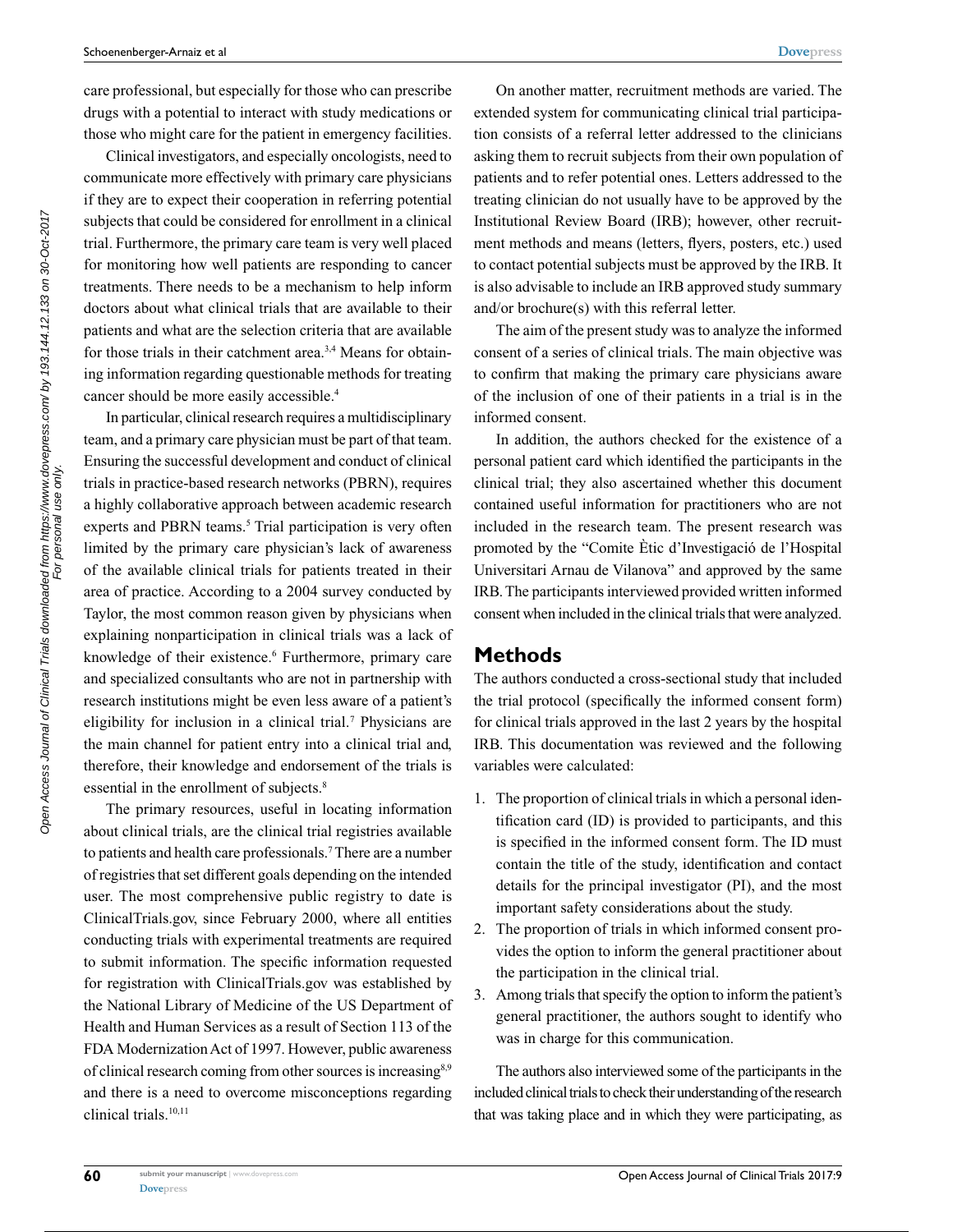#### **[Dovepress](www.dovepress.com)**

well as their feelings related to trial participation. The complete text of the survey is provided in Figure S1. Once included in a clinical trial, participants would be referred to the clinical trial pharmacy service so that the experimental medication could be dispensed. It was at this point, during the dispensing visits in pharmacy, that the participants would be interviewed.

### **Results**

In total, 67 protocols and the accompanying informed consent documents were reviewed; the majority of studies were specialized in oncology (33/67; 49.25%) but other fields, such as cardiology or endocrinology, were also involved. Most of the trials were Phase II or III (63/67; 94%).

## Clinical trial protocols and information for the general practitioner

As is displayed in Figure 1, nearly half of the reviewed protocols (48%) did not provide participants with an ID card. Among those who did provide an ID card, a significant proportion (37%) did not mention this card and its utility in the informed consent form.

Regarding the role of the primary care physician, 68.6% of clinical trials (46/67) had considered this in different ways and did refer to it in the informed consent. In contrast, in 31.3% (21/67) of the protocols there was no reference at all. Among trials that mentioned the role of the primary care physician, the methods used to communicate the inclusion of the patient in the clinical trial are shown in Figure 2. In most cases, the informed consent stated that the patients were agreeing to allow medical staff involved in the study to contact their primary care physician. However, in only four trials the specific method used for that purpose was indicated, usually through an informative letter.

#### Participant interviews

This interview was proposed to 38 subjects, but only 20 agreed to take part in it (6 men and 14 women). Only 3 (15%)



**Figure 1** Provision of identification card to participants in the clinical trials. **Abbreviation:** IC, identification card.



**Figure 2** Preferred method to communicate to the family physician patient clinical trial participation.

knew the title of the study in which they were participating, 14 (70%) were aware of their illness and 6 (30%) could not answer either of these two questions. However, nearly all the participants (18/20) could remember the name of the PI.

Regarding the ID card (informing about the participation in a clinical trial), only 3/20 (15%) participants declared that they had been provided with such identification at the beginning of the study. When the interviewed subjects were asked about their awareness of the convenience of informing their primary care physician with regard to their participation in the study, half of them responded negatively. However, the majority of subjects (70%) pointed out that their primary care physician was aware of their inclusion in a clinical trial, mostly through personal communication with the PI through a letter or through a note in their electronic medical records. Nearly all the interviewed subjects (18/20) considered that their family physician should be informed of their inclusion in a clinical trial.

Finally, regarding the best way to inform primary care physicians, patients were asked to rate from 1 to 5, 5 being the highest score, the different methods that could be used. The results of the scores for this part of the survey are showed in Figure 3. It must be noted that the option "Through electronic medical records" obtained the best score (93 of the maximum 100 points).

## **Discussion**

Our results confirm that there is a significant number of clinical trials that do not correctly communicate the fact that the patients are being included in such a trial to the family physician. There is a scarcity of published work on this matter, although much attention has been devoted to the informed consent and how to use it. Some IRBs include an ID participation card as part of the documentation required for the clinical trial to be accepted for review. GPC guidelines state that "all subjects participating in a clinical trial with an Advanced Therapy Investigational Medicinal Product (ATIMP) should receive from the investigator an alert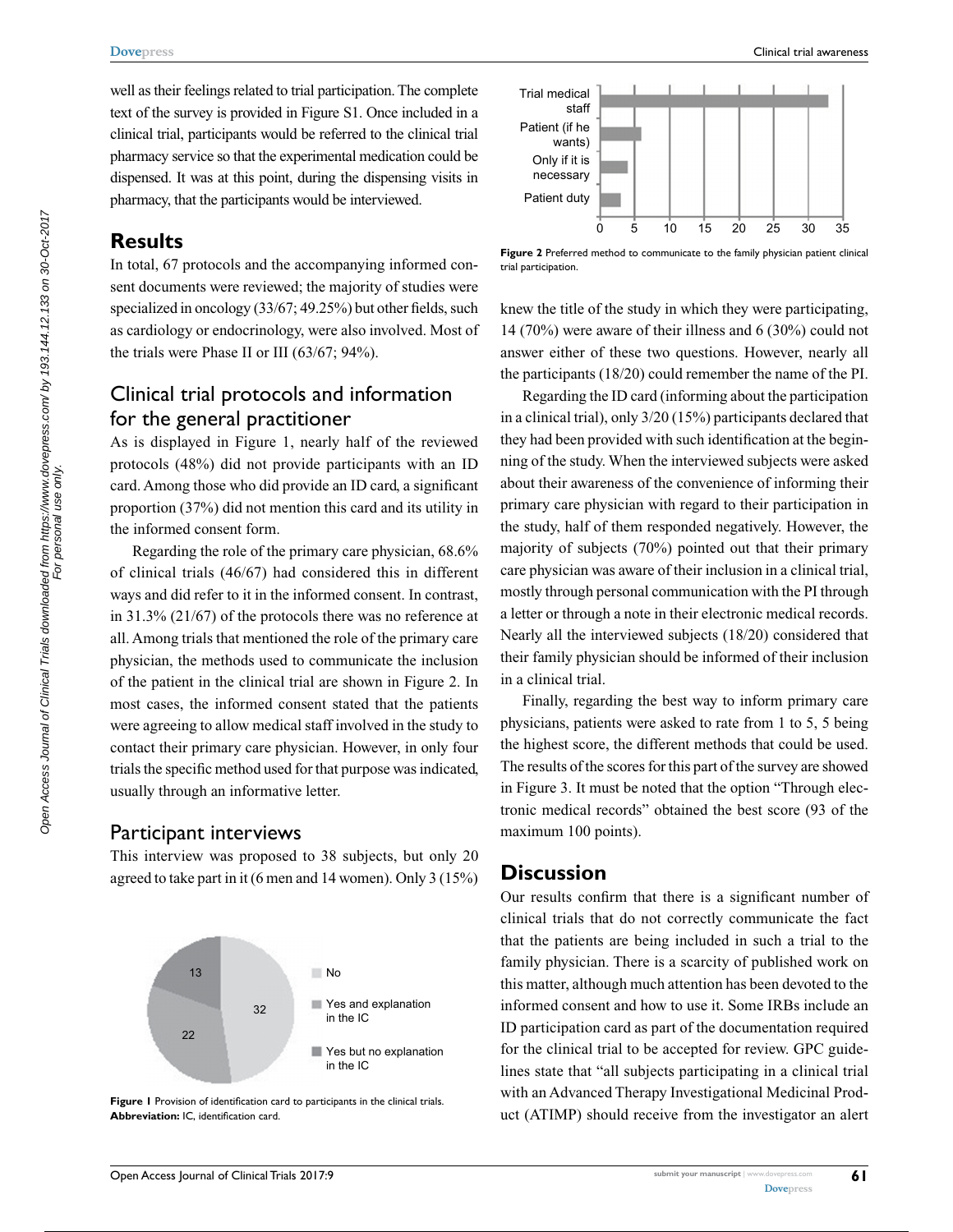

**Figure 3** Participant's scores given to the different options available to communicate to the family physician and their inclusion in a clinical trial.

card, … containing as minimum the name of the subject, the investigator contact number and information regarding the medical treatment received."12

The lack of available basic information about the clinical trial characteristics, for instance the title and the PI contact information, can generate safety issues for patients.13,14 Most of the trials we have included in the survey recruit patients with a chronic illness (e.g., diabetes) or cancer. These patients could have acute exacerbations of their illness or experiment adverse effects that would need attention in emergency care facilities; without adequate information about what can be done and what interventions must be avoided, there is a risk of the attending medical staff making erroneous decisions, that at worst could result in fatalities and at best in the patient exclusion from the trial. In these cases, it is critical to have information about the adverse reactions that the experimental treatment can induce and how to manage them in order to avoid investing unnecessary efforts and valuable time into investigating the causes of the clinical manifestations that the patient presents with. The use of an ID card, which includes basic information about the trial, is the easiest and most effective way to provide such information. Although more than half of the protocols included in this study supplied participants with an ID card, only a minority of the interviewed participants declared that they had received such a card at the beginning of the study.

Most of the clinical trial participants who were interviewed did consider that their family physician should be informed about their participation in a trial. Due to their frequent contacts with the primary care staff, participants saw this as necessary. As a whole, nearly 2 out of 3 protocols did consider informing the general practitioner and, in most cases, the responsibility of doing so relied on the PI. Unfortunately, in the present study, we could not verify whether this action was really performed. It must be noted that in some protocols the responsibility of informing the family physician is transferred to the participant. In the case of our IRB, this is not accepted since it is considered that the best way to transfer the information is through direct communication between practitioners, either by using electronic medical records or personal letters. Moreover, our committee agrees not to inform the family doctor if the patient manifests explicitly against.

Our team has modeled these initiatives on those promoted by the clinical research nurses working for the Experimental Cancer Medicine Center Network; they care for patients participating in translational and early phase clinical trials across the Network.15 Some of the key ideas developed by this group of nurses are: 1) the wider use of patient wallet cards for clinical study ID and out-of-hours contact details, and 2) the use of patient electronic records to upload an alert notifying staff that the patient is taking part in a trial and to regularly update the research section.

As is acknowledged by most institutions, patients being admitted to a nontreating hospital – that is, not where the trial is being run – are still a barrier to best practice. Our center is working on a project to establish a formal procedure to inform general practitioners and emergency facilities about subjects' participation in a clinical trial. This procedure will warrant confidentiality for the subject and the clinical trial sponsor, and electronic health records will be the main tool.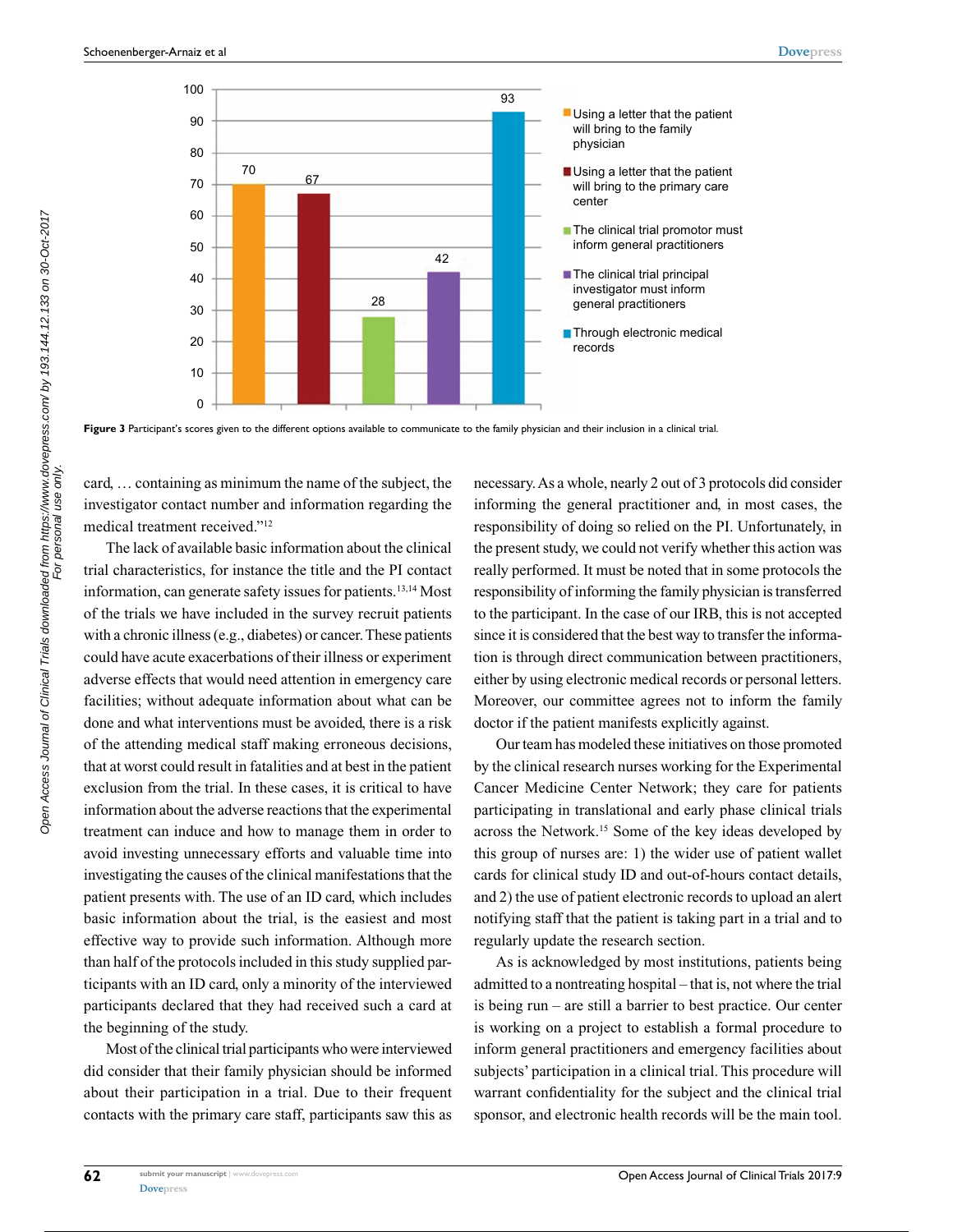Clinical trial awareness

Nowadays, our health system's electronic records allow health information to be shared between specialized and primary care. The proposal is to create an alert that triggers when a patient is included in a clinical trial; this warning will contain basic information about the trial.

## **Conclusion**

Information directed to health care practitioners who are not involved in clinical trials conducted by specialized medical staff is still scarce and there is great variability in the methods used to transmit such information. Although the provision of patient wallet cards for clinical study ID is widespread, the use of such identification remains questionable. Fortunately, there is a significant majority of clinical trial participants who recognize that their family physicians are aware of their inclusion in a clinical trial.

## **Acknowledgments**

The authors would like to thank Elena Rodriguez-Murphy and Esther Rodriguez-Murphy for their translating the work and for style corrections. This work is to be attributed to the Institut de Recerca Biomèdica de Lleida (IRBLleida).

## **Disclosure**

The authors report no conflicts of interest in this work.

#### **References**

- 1. [Cox K](https://www.ncbi.nlm.nih.gov/pubmed/?term=Cox%20K%5BAuthor%5D&cauthor=true&cauthor_uid=12787008), [McGarry J](https://www.ncbi.nlm.nih.gov/pubmed/?term=McGarry%20J%5BAuthor%5D&cauthor=true&cauthor_uid=12787008). Why patients don't take part in cancer clinical trials: an overview of the literature. *[Eur J Cancer Care](https://www.ncbi.nlm.nih.gov/pubmed/?term=Cox+and+McGarry+and+2003)*. 2003; 12(2):114–122.
- 2. [Somkin CP](https://www.ncbi.nlm.nih.gov/pubmed/?term=Somkin%20CP%5BAuthor%5D&cauthor=true&cauthor_uid=16044978), [Altschuler A](https://www.ncbi.nlm.nih.gov/pubmed/?term=Altschuler%20A%5BAuthor%5D&cauthor=true&cauthor_uid=16044978), [Ackerson L,](https://www.ncbi.nlm.nih.gov/pubmed/?term=Ackerson%20L%5BAuthor%5D&cauthor=true&cauthor_uid=16044978) et al. Organizational barriers to physician participation in cancer clinical trials. *[Am J Manag Care](https://www.ncbi.nlm.nih.gov/pubmed/16044978)*. 2005;11(7): 413–421.
- 3. Comis RL, Miller JD, Colaizzi DD, et al. Physician-related factors involved in patient decisions to enroll onto cancer clinical trials. *J Oncol Pract.* 2009;5(2):50–56.
- 4. Long DG. Clinical trials. A family physician's perspective. *Cancer*. 1991;67(S6):1798–1799.
- 5. Dolor RJ, Schmit KM, Graham DG, et al. Guidance for researchers developing and conducting clinical trials in practice-based research networks (PBRNs). *J Am Board Fam Med*. 2014;27(6):750–758.
- 6. Taylor H. Public awareness of clinical trials increases: new survey suggests those conducting trials are doing a better job of informing potential participant of opportunities. *Harris Interact Healthc News*. 2004;4:1–9.
- 7. IOM (Institute of Medicine). *A National Cancer Clinical Trials System for the 21st Century: Reinvigorating the NCI Cooperative Group Program*. Washington, DC: The National Academies Press; 2010.
- 8. Association of Clinical Research Professionals (ACRP). CenterWatch 2008 national survey of study volunteer experiences. Paper presented at the ACRP 2009 Global Conference and Exhibition; April 24-28; 2009; Denver, CO.
- 9. Pretesting NIH clinical trial awareness messages: a focus study with patients, caregivers, and the general public. Bethesda, MD: National Institutes of Health; 2011.
- 10. Joshi VD, Oka GA, Kulkarni AA, et al. Public awareness and perception of clinical trials: quantitative study in Pune. *Perspect Clin Res*. 2013;4(3):169–174.
- 11. [Schain WS](https://www.ncbi.nlm.nih.gov/pubmed/?term=Schain%20WS%5BAuthor%5D&cauthor=true&cauthor_uid=7954283). Barriers to clinical trials. Part II: knowledge and attitudes of potential participants. *[Cancer.](https://www.ncbi.nlm.nih.gov/pubmed/7954283)* 1994;74(Suppl 9):2666–2671.
- 12. European Commission. Enterprise and industry directorate-general. Detailed guidelines on good clinical practice specific to advanced therapy medicinal products. Consumer goods. ENTR/F/2/SF/dn D(2009) 35810. Brussels: Pharmaceuticals; 2009.
- 13. De Pablo López de Abechuco I, Gálvez-Múgica M, Aguilar-Jiménez M, et al. Compresión del consentimiento informado de ensayos clínicos: encuesta a pacientes y a voluntarios. Conference and abstracts book. ANCEI Congress; 2015:121–125; Zaragoza, Spain.
- 14. Solanilla M, Rumi L, Zapata A, et al. "Nivel de información recibido y comprendido en pacientes que participan en ensayos clínicos oncológicos". Conference and abstracts book. ANCEI Congress; 2014:99–100; Madrid, Spain.
- 15. ECMC Research Nurse Network Group Steering Committee. Promoting patient safety in cancer clinical trials. UKONS Oncology Nursing Society Newsletter. Issue 28; 2014. Available from[:http://ukons.org/](http://ukons.org/newsletters) [newsletters](http://ukons.org/newsletters). Accessed March 15, 2017.